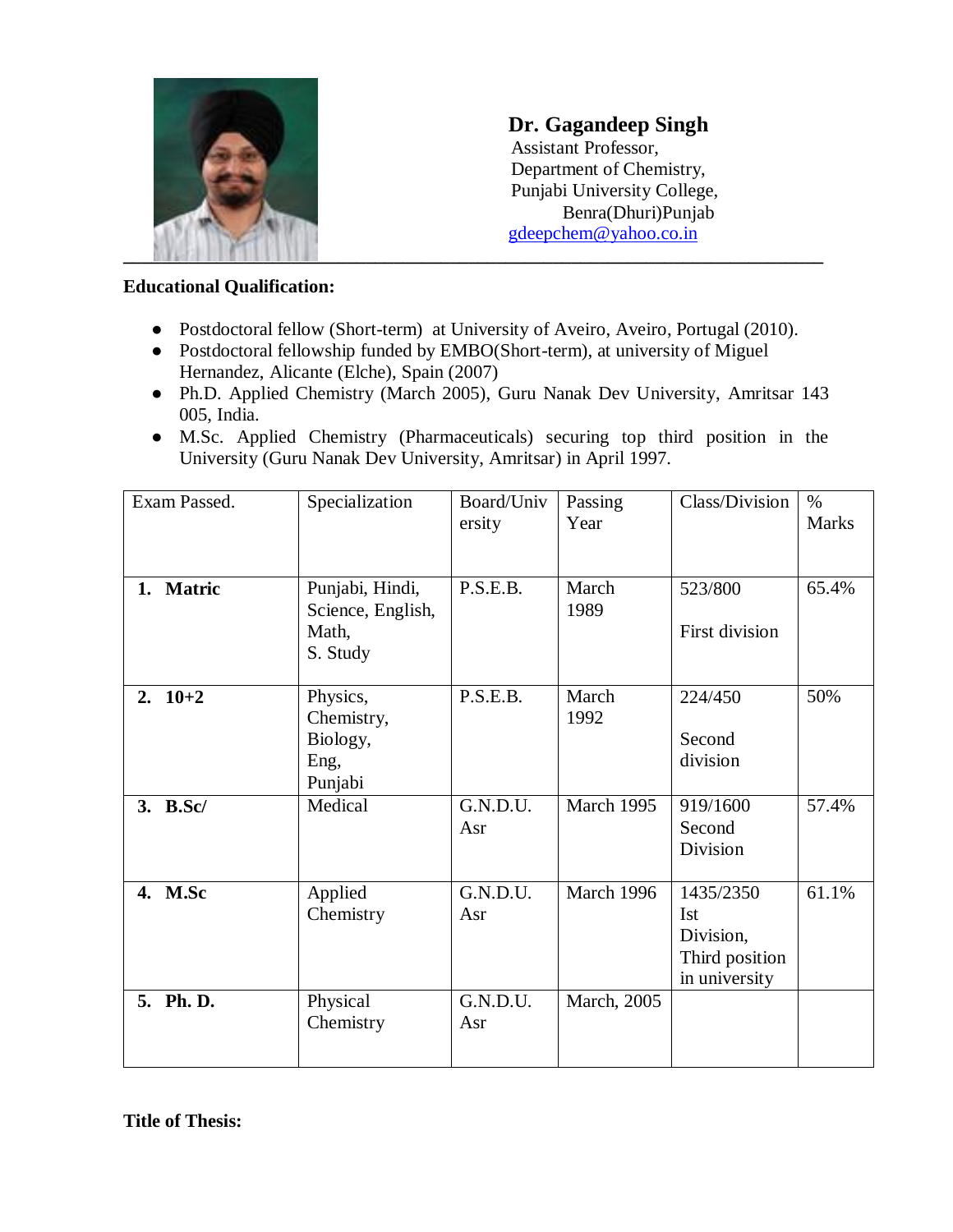# *Investigations of physicochemical properties of some amino acids, peptides and proteins in aqueous solutions***.**

## **Experience:**

| S.No           | Name and<br>address of<br>Employer                                                                     | Post Hold                                    | Pay-Scale                      | From                        | To                   | <b>Brief</b><br>Description<br>of duties                                         | Reasons for<br>leaving                                                            |
|----------------|--------------------------------------------------------------------------------------------------------|----------------------------------------------|--------------------------------|-----------------------------|----------------------|----------------------------------------------------------------------------------|-----------------------------------------------------------------------------------|
| (i)Teaching    |                                                                                                        |                                              |                                |                             |                      |                                                                                  |                                                                                   |
| 1              | Khalsa<br>College,<br>Amritsar                                                                         | Lecturer<br>(Adhoc)                          | $3000/-$<br>(Fixed)            | 25.08.199<br>7              | 31.03.1998           | Teaching                                                                         | Term<br>Completed                                                                 |
| $\overline{2}$ | <b>KC</b> College of<br>Engg and IT,<br>Nawanshahr                                                     | Lecturer                                     | $8275/-$<br>8000-275-<br>13500 | 12.07.200<br>$\overline{4}$ | 3.08.2005            | Teaching                                                                         | Got<br>opportunity<br>in CT Inst.                                                 |
| 3              | CT Inst. of<br>Pharm. Sci.<br>Jalandhar                                                                | Sr.<br>Lecturer                              | 8000-275-<br>13500<br>15000/-  | 04.08.200<br>5              | 22.07.2006           | Teaching                                                                         | Got<br>opportunity<br>in GNDU                                                     |
| $\overline{4}$ | GNDU,<br>Amritsar                                                                                      | Lecturer<br>(Adhoc)                          | 8000-275-<br>13500<br>14000/-  | 26.7.2006                   | 14.11.2006           | Teaching and<br>Research                                                         | Term<br>completed                                                                 |
| 5              | Lyallpur<br>Khalsa college,<br>Jalandhar                                                               | Lecturer                                     | 8000-275-<br>13500<br>8275/    | 27.06.200<br>7              | 06.04.2009           | Teaching                                                                         | Salary was<br>not as per<br>norms. Got<br>better<br>opportunity                   |
| 6              | <b>Akal Degree</b><br>College,<br>Sangrur                                                              | Associate<br>Professor<br>& Head of<br>Dept. | 37400-<br>67000<br>38100/-     | 8.04.2009                   | $13th$ July,<br>2013 | Head of<br>Department,<br>Teaching,<br>Research &<br>Admission<br>cell In-charge | Got<br>opportunity<br>in Punjabi<br>university<br>college,<br>Ghudda,<br>Bathinda |
| 7              | Punjabi<br>university<br>college,<br>Ghudda,<br>Bathinda/Benr<br>a (Dhuri)<br>(ii) Other than teaching | Assistant<br>Professor                       | 15600-<br>6000-<br>39100       | $15th$ July,<br>2013        | Till date            | Head of<br>Department,<br><b>Teaching UG</b><br>classes                          |                                                                                   |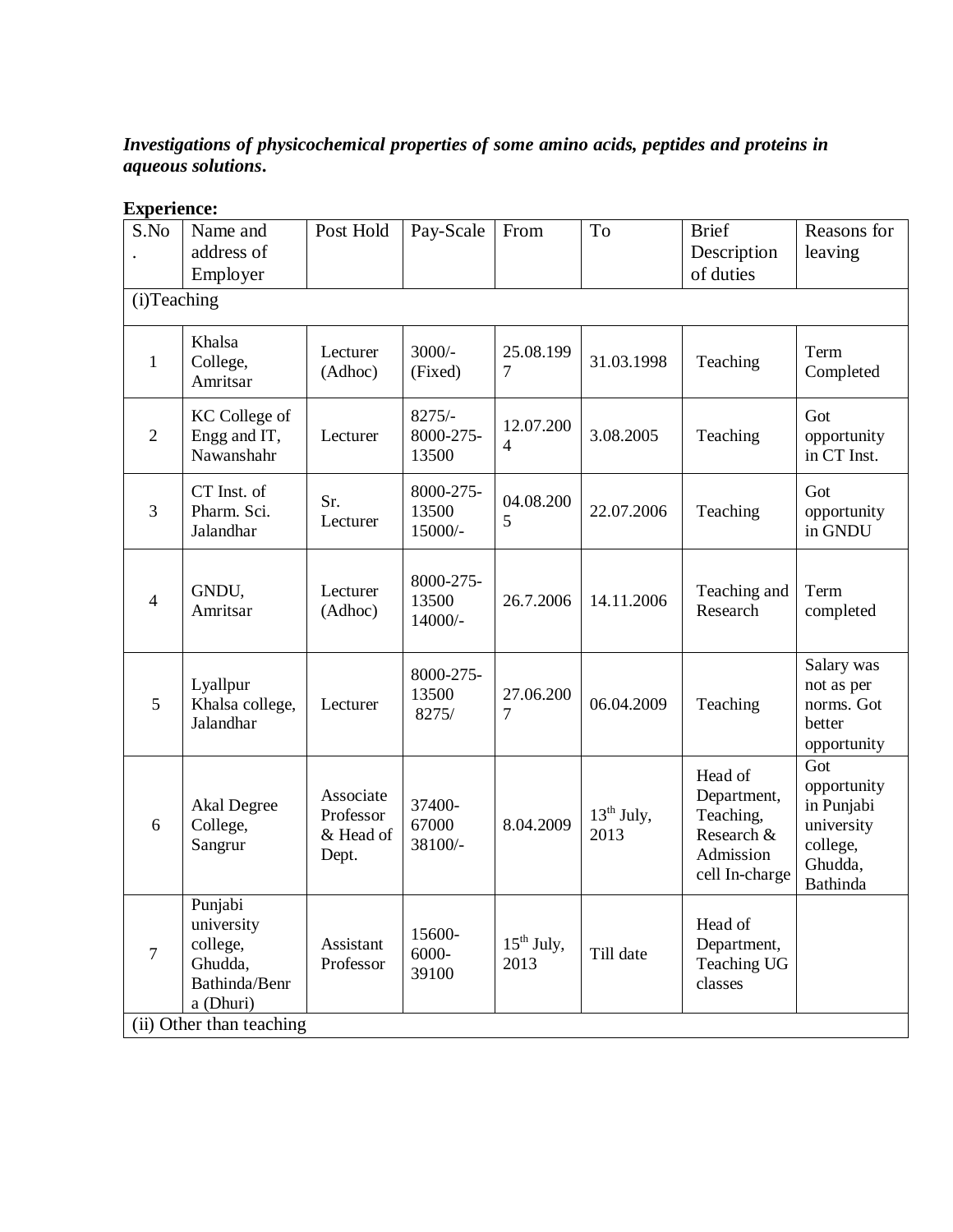|   | Unviersity of<br>Aveiro,<br>Aveiro,<br>Portugal                                                         | Visiting<br>Fellow          | 1500<br>Euros per<br>month                                 | 10.03.2010          | 10.05.2010             | Research<br>work | Completed |
|---|---------------------------------------------------------------------------------------------------------|-----------------------------|------------------------------------------------------------|---------------------|------------------------|------------------|-----------|
| 2 | Institute of<br>molecular and<br>cellular<br>biology,<br>University of<br>Miguel<br>Hernandez,<br>Spain | Short<br>term<br>fellowship | 2000<br>Euros per<br>month,<br>funded<br>by<br><b>EMBO</b> | $15th$ Jan.<br>2007 | $15th March$ ,<br>2007 | Research<br>work | completed |

### **Research Grants/Fellowships/Awards:**

- *Project fellowship* from May 1998 to October 2000, in the Department of Pharmaceutical Sciences, Guru Nanak Dev University, Amritsar, Punjab, India 143 005.
- *Senior Research Fellowship* funded by CSIR / India, from October 2000 to October 2003, in the Department of Applied Chemistry, Guru Nanak Dev University, Amritsar, Punjab, India 143 005.
- *Postdoctoral fellowship* funded by EMBO from January 2007 to April 2007 in Institute of Molecular and Cellular Biology, University of Miguel Hernandez, Alicante (Elche), Spain.
- *Postdoctoral fellow* at University of Aveiro, Aveiro, Portugal from March 2010 to May 2010.
- *Best poster presentation* award at 6<sup>th</sup> National Conference on Thermodynamics of Chemical and Biological Systems held at MDU, Rohtak from 2-4 Nov., 2011.

#### **Project Sanctioned:**

Major research project entitled, "**Hydration and Protonation Behavior of Amino Acids Under Physiological Conditions**" worth rupees 9.45 Lakhs sanctioned by UGC.

## **Extra Curricular Activities:**

- ➢In-charge Admission cell at Akal degree college, Mastuana Sahib, Sangrur.
- $\triangleright$  Convenor Purchase committee for chemicals and equipments
- ➢Coordinator Blood Donation Camp
- ➢Coordinator Medical Camp during Jor Mela at Mastuana Sahib
- $\triangleright$  Co-coordinator seven days NSS camp held at ACPTE, Mastuana Sahib from 23<sup>rd</sup> dec. to 29<sup>th</sup> Dec. 2012.
- ➢Also introduced new course (M.Sc. Pharmaceutical Chemistry) and set up laboratories.

## **Conference/Symposia Organized:**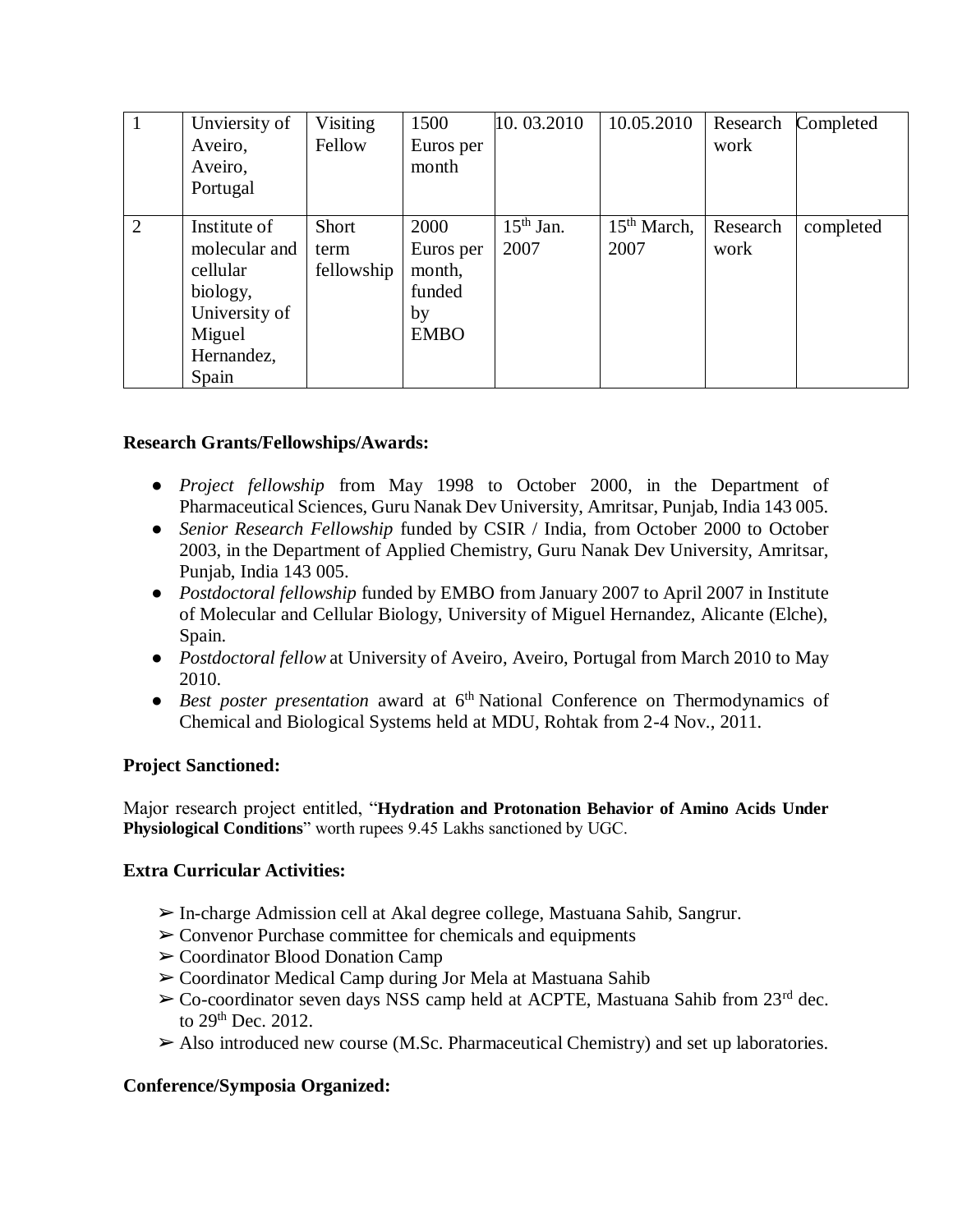- Organizing Secretary for INSPIRE Internship Camp held at Akal college of pharmacy and technical education, Mastuana Sahib, Sangrur from March  $20<sup>th</sup>$  to  $24<sup>th</sup>$ ,  $2012$ .
- Organizing Secretary for INSPIRE Internship Camp held at Akal college of pharmacy and technical education, Mastuana Sahib, Sangrur from March  $23<sup>rd</sup>$  to  $27<sup>th</sup>$ , 2013.
- Member of organizing committee for National conference on, "Thermodynamics of Chemical and Biological Systems", held at G. N. D. University, Amritsar from 28-30 December 2005.
- Member of organizing committee for National Conference on Recent Advances in Thermodynamics of Chemical and Biological systems held at G. N. D. University, Amritsar from May 7-9, 2001.

## **Special Training:**

Attended GOC (General Orientation Course) held at Academic Staff College at GNDU, Amritsar from  $2<sup>nd</sup>$  May to  $29<sup>th</sup>$  May, 2012.

Attended refresher course in Chemistry at Academic Staff College at GNDU, Amritsar from  $28<sup>th</sup>$  Nov. to  $18<sup>th</sup>$  Dec. 2012.

## **Professional Affiliation:**

Life member of The Indian Thermodynamic Society.

Number of M. Tech students guided / Continuing**:** Guided 01 Details of Ph D Students guided / Continuing: Continuing 01

| S.No | Name of Student | Year | Title of the Dissertation |
|------|-----------------|------|---------------------------|
|      | Kuldeep Kaur    |      |                           |
|      |                 |      |                           |

## **Languages Known:**

Fluent in English

#### **List of Publications**

| <b>Citations:</b> | 351 |
|-------------------|-----|
| I Index:          | 11  |
|                   |     |

**H Index: 11**

#### **Papers Published In National and International Journals: 19**

**Oral/ Poster presentations in National and International Conferences: 23**

**Publications in National Journals:**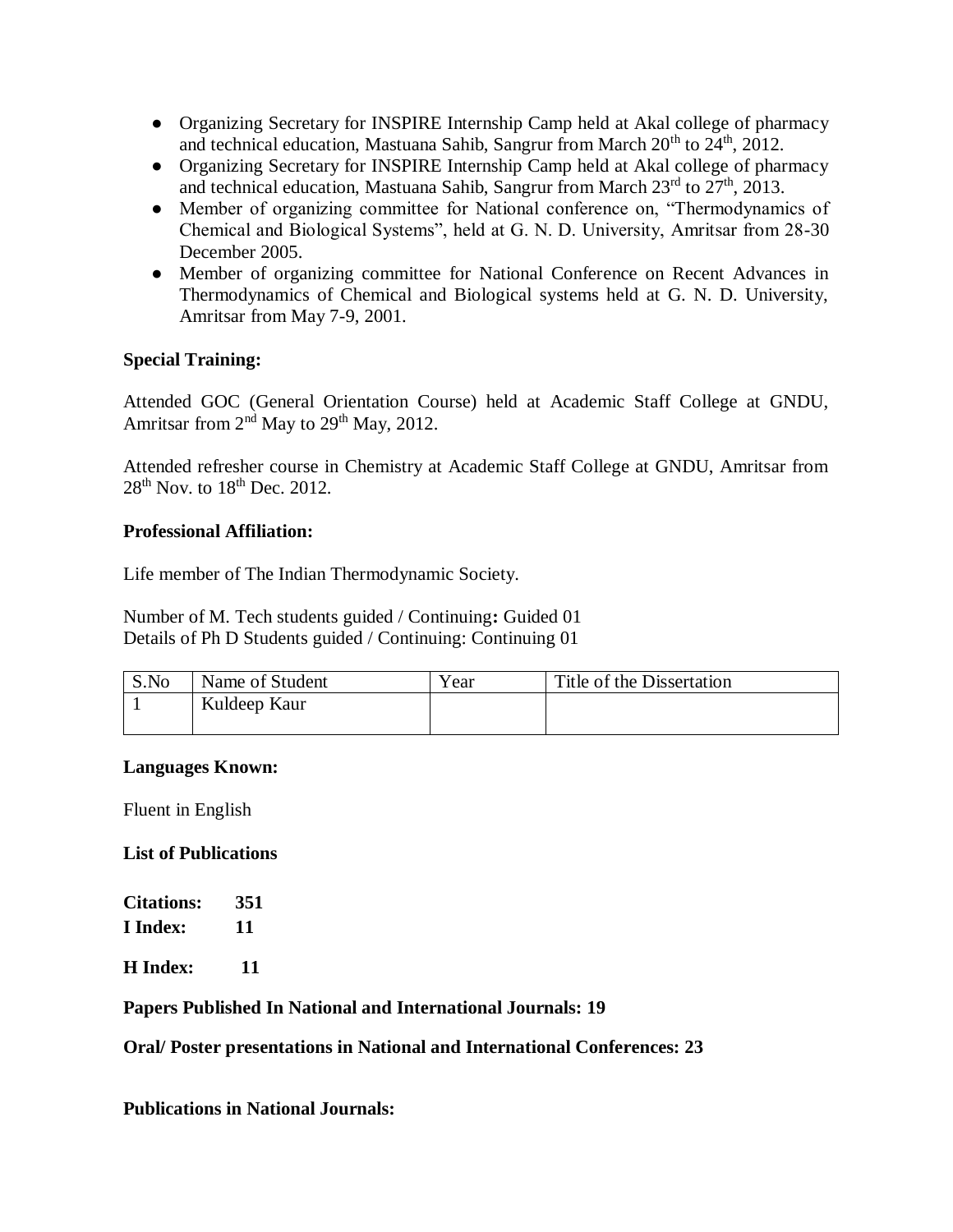- 1) T. S. Banipal, **Gagandeep Singh** and B. S. Lark, Partial molar volumes of transfer of some amino acids from water to aqueous 1,4 dioxane solutions at 298.15 K. *Indian J. Chem*., 39A, 1011, 2000.
- 2) T. S. Banipal, N. Guleria, B. S. Lark, P. K. Banipal and **Gagandeep Singh**, Volumetric and transport properties of phenol, sodium salicylate and sodium benzoate in aqueous solutions. *Indian J. Chem*. 40A, 275, 2001.
- 3) T. S.Banipal, Damanjit Kaur, **Gagandeep Singh**, B. S. Lark and P. K. Banipal, Partial molar volumes of transfer of some disaccharides from water to aqueous guanidine hydrochloride solutions at 298.15 K. *Indian J. Chem*. 41A, 1131, 2002.
- 4) T. S. Banipal, Ashwani Bhatia, P. K. Banipal, **Gagandeep Singh** and Damanjit Kaur, Partial molar volumes and viscosities of some amino acids in aqueous electrolyte and non-electrolyte solutions. *J. Indian Chem. Soc*. 81, 126, 2004.
- 5) T. S. Banipal and **Gagandeep Singh**, Partial molar adiabatic compressibilities and viscosities of some amino acids in aqueous 1,4-dioxane solutions at 298.15 K. *Indian J. Chem.* 43A, 1156, 2004.
- 6) **Gagandeep Singh** and T. S. Banipal, Partial molar adiabatic compressibilities and viscosities of some amino acids in aqueous glycerol solutions at 25°C. *Indian J. Chem.* 47 A, 1355, 2008.
- 7) J. Singh, G. Singh, N. Chopra, **Gagandeep Singh**, G. Sharma, Structural characterization of fly ash doped lithium borate glasses, *Asian Journal of Chemistry,* Vol. 21, No. 10 (2009), S153-156.

#### **Publications in International Journals:**

- 8) T. S. Banipal, **Gagandeep Singh** and B. S. Lark, Partial molal volumes of transfer of some amino acids from water to aqueous glycerol solutions at 25 C. *J. Soln. Chem*. 30, 657, 2001.
- 9) T. S.Banipal, Damanjit Kaur, Parshotam Lal, **Gagandeep Singh** and P. K. Banipal, Densities and viscosities of glycine, DL-(-alanine, DL-(-amino-4-butyric acid and Lleucine in aqueous 1,2-propandiol solutions at 298.15K. *J. Chem. Eng. Data*, 47, 1391, 2002.
- 10) T. S. Banipal and **Gagandeep Singh**, Densities and Partial molar volumes of some amino acids and diglycine from water to aqueous n-propanol solutions at 298.15K. *J. Soln. Chem*. 32, 997, 2003.
- 11) T. S. Banipal and **Gagandeep Singh**,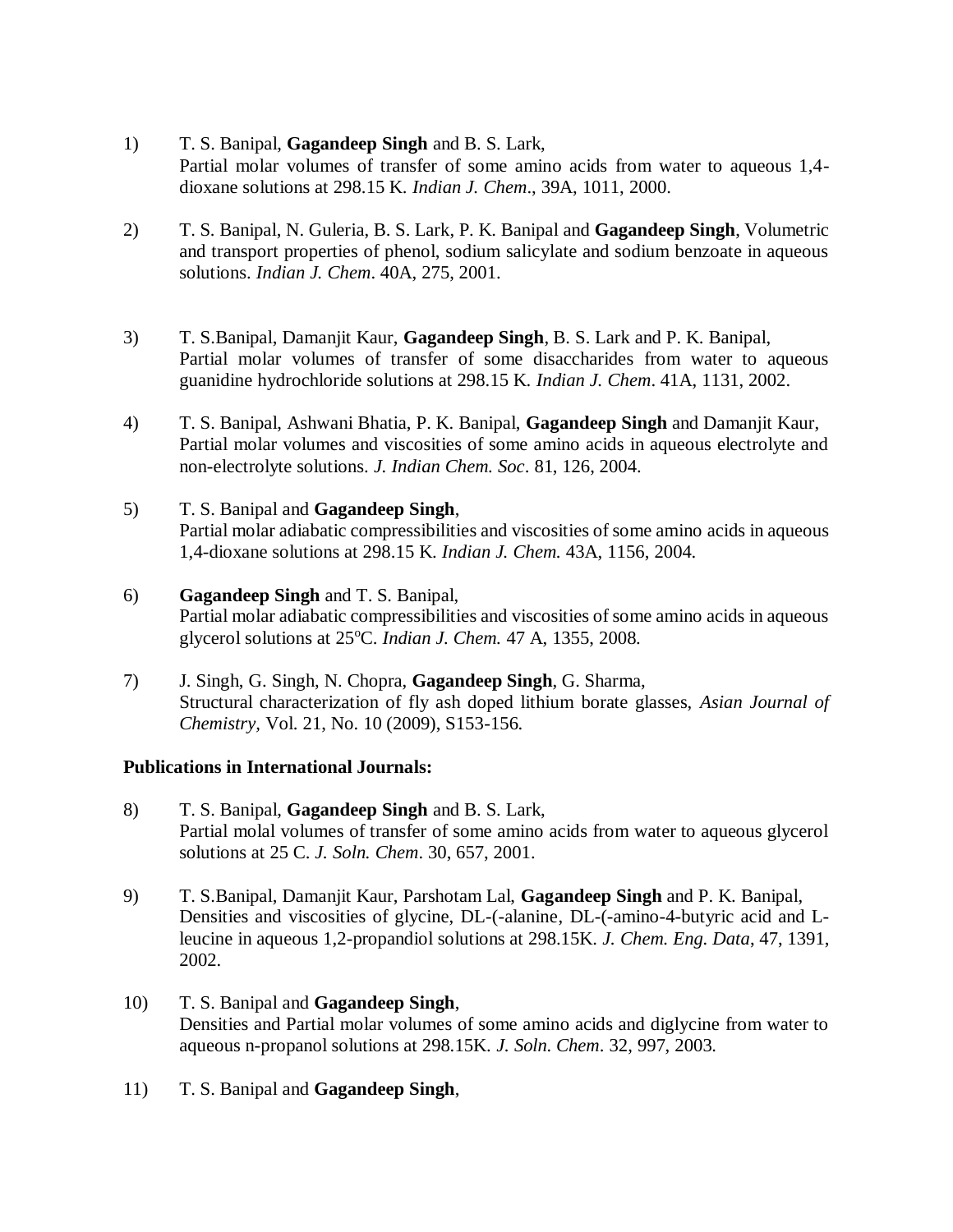Thermodynamic study of solvation of some amino acids, diglcyine and lysozyme in aqueous and mixed aqueous solutions. *Thermochim. Acta* 412, 63, 2004.

- 12) T. S. Banipal, D. Kaur, P. K. Banipal and **Gagandeep Singh** Thermodynamic and transport properties of L-serine and L-threonine in aqueous sodium acetate and magnesium acetate solutions at 298.15K. *J. Chem. Thermodyn.* 39, 371, 2007.
- 13) T. S. Banipal, D. Kaur, P. K. Banipal and **Gagandeep Singh** Interactions of some peptides with sodium acetate and magnesium acetate in aqueous solutions at 298.15 K: A volumetric approach. *J. Mol. Liquids,* 140, 54, 2008.
- 14) J. L. Neira, L. M. Contreras, J. Prieto, **Gagandeep Singh**, F. N. Barrera, M. L. Renart and M. Vidal, The Zn finger RYBP/DEDAF is a natively unfolded protein which folds upon binding to DNA, and also, binds to the C-terminal domain of Ring1B, *Biochemistry*, 48(6), 1348, 2009.
- 15) G. sharma, V. Rajendran, K. S. Thind, Gagandeep Singh and A. Singh, Structural investigation of bismuth borate glasses under the influence of (-irradiation through ultrasonic studies, Physica B, 404, 3371, 2009.
- 16) G. Singh, N. Kansal, A. Singh and S. Thakral Formulation and *In Vitro* Evaluation of Metoprolol Succinate Floating Tablets, Indonesian J. Pharmacy (In Press).
- 17) T. S. Banipal, H. Singh, P. K. Banipal, Interactions Between Sulpha Drugs and Magnesium Chloride in Aqueous Solutions at T= (288.15K to 318.15K) K: Volumetric and Viscometric Approach, J. Chem. Eng. Data, 58, 2013, 2429-2439.
- 18) Poonam Patyar, Gagandeep Singh, Kuldeep Kaur, 'Effect of potassium phosphate buffer on volumetric behavior of glycine in aqueous solutions at different temperatures' Journal of Molecular Liquids 213 (2016) 191-200.
- 19) Gagandeep Singh, Poonam Patyar, Tarnveer Kaur, Gurpreet Kaur, 'Volumetric behavior of glycine in aqueous succinic acid and sodium succinate buffer at different temperatures' communicated in Journal of Molecular Liquids 232 (2016).

## **Invited talks**

- 1) Solvation behaviour of some amino acids, peptides and proteins in aqueous solutions, Invited talk at Institute of molecular and cellular biology, Miguel Harnandez University, Elche (Alicante), Spain on  $21<sup>st</sup>$  April 2006.
- 2) Non-Covalent Interactions: An insight Into Phenomenon of Life and A Way to Future, at ISF College of Pharmacy, Moga.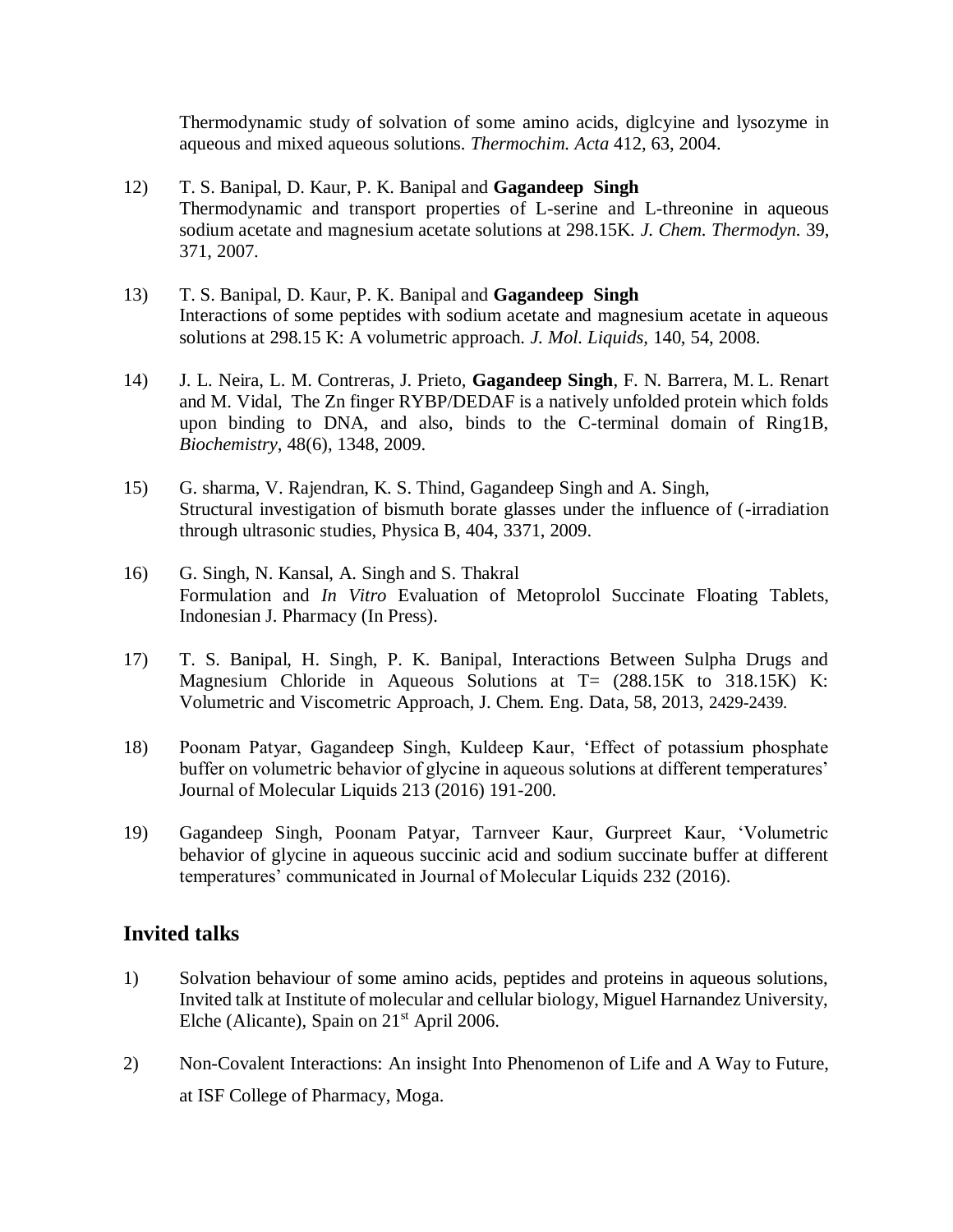3) Non-Covalent Interactions: An insight into Phenomenon of Life, at ACPTE, Mastuana Sahib, Sangrur.

# **Oral/ Poster presentations:**

- 1) T. S. Banipal, **Gagandeep Singh** and B. S. Lark, Partial molar volumes of transfer of some amino acids from water to aqueous 1,4 dioxane solutions at 298.15 K. Presented at National Seminar on Recent Trends in Chemical Research held at G. N. D. University, Amritsar March, 1999.
- 2) T. S. Banipal, **Gagandeep Singh** and B. S. Lark, Partial molar volumes of transfer of some amino acids and diglycine from water to aqueous n-propanol solutions at 298.15K. Presented at the National Conference on Recent Advances in Thermodynamics of Chemical and Biological systems held at G. N. D. University, Amritsar from May 7-9, 2001.
- 3) T. S. Banipal, Damanjit Kaur, **Gagandeep Singh**, B. S. Lark and P. K. Banipal, Partial molar volumes of transfer of some disaccharides from water to aqueous guanidine hyderochloride solutions at 298.15 K. Presented at the National Conference on Recent Advances in Thermodynamics of Chemical and Biological systems held at G. N. D. University, Amritsar from May 7-9, 2001.
- 4) T. S. Banipal, P. Lal, **Gagandeep Singh**, Damanjit Kaur and B. S. Lark, Volumetric and transport properties of some amino acids in aqueous 1,2- propandiol solutions at 25 C. Presented at the National Conference on Recent Advances in Thermodynamics of Chemical and Biological systems held at G. N. D. University, Amritsar from May 7-9, 2001.
- 5) T. S. Banipal, **Gagandeep Singh**, Damanjit Kaur, P. K. Banipal and B. S. Lark, Densities and viscosities of glycine in aqueous solutions of sodium acetate and ammonium sulphate at 298.15 K, Presented at the National Conference on Recent Advances in Thermodynamics of Chemical and Biological systems held at G. N. D. University, Amritsar from May 7-9, 2001.
- 6) T. S. Banipal and **Gagandeep Singh**, Volumetric and Transport Properties of Some Amino Acids in the Presence of aqueous 1,4-Dioxane Solutions at 298.15 K. Presented at  $7<sup>th</sup>$  Punjab Science Congress held at Guru Nanak Dev University, Amritsar from Feb. 7-9, 2004.
- 7) **Gagandeep Singh** and T. S. Banipal

Thermodynamic studies on solvation of some amino acids and lysozyme in mixed aqueous solutions, Presented at National conference on Thermodynamics of Chemical and Biological Systems, held at G. N. D. University, Amritsar from 28-30 December 2005.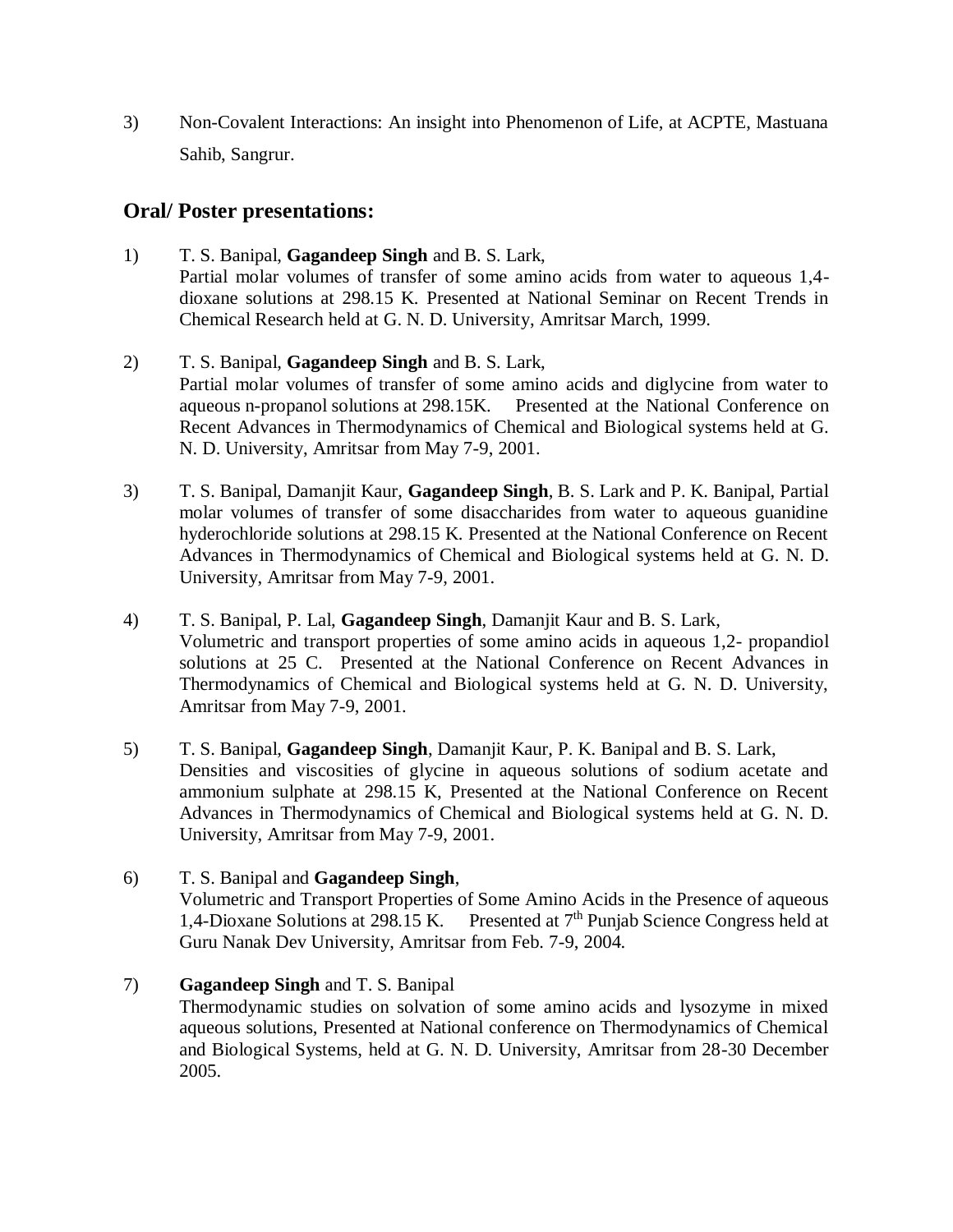8) **Gagandeep Singh,** Damanjit Kaur, Poonam Patyar, Jasbir Kaur, Vaneet Dhir and T. S. Banipal, Interactions of glycine with mixed aqueous electrolyte solutions at 298.15 K, Presented at National conference on Thermodynamics of Chemical and Biological Systems, held at G. N. D. University, Amritsar from 28-30 December 2005.

## 9) T.S. Banipal, K. Singh, **Gagandeep Singh** and P.K. Banipal

Studies on solvation behavior of some amino acids and lysozyme in mixed aqueous solutions of organic salts, Accepted for presentation in 19th IUPAC International Conference on Chemical Thermodynamics  $\& 61<sup>st</sup>$  Calorimetry Conference to be held at Boulder, Colorado, USA from  $30<sup>th</sup>$  July to  $4<sup>th</sup>$  August, 2006.

#### 10) T. S. Banipal, D. Kaur, P. K. Banipal and **Gagandeep Singh** Effect of sodium acetate and magnesium acetate on the solution behavior ofL-serine and L-threonine in water at  $298.15$  K, Presented at  $2<sup>nd</sup>$  National Conference on Thermodynamics of Chemical and Biological Systems held at Veer Narmad South Gujarat University, Surat from October 30 to November 1, 2006.

11) T. S. Banipal, K. Singh, P. K. Banipal and **Gagandeep Singh** Partial molar volumes and expansibilities of L–aspartic acid and L–glutamic acid in aqueous solutions of lithium acetate, magnesium acetate and calcium acetate at 288.15, 298.15, 308.15 and 318.15 K, Presented at  $2<sup>nd</sup>$  National Conference on Thermodynamics of Chemical and Biological Systems held at Veer Narmad South Gujarat University, Surat from October 30 to November 1, 2006.

12) Jarnail Singh, , Gurmail Singh , Gopi Sharma, Gagandeep Singh and Neetu Chopra, Structural changes induced by addition of fly ash to alkali borate glasses: A comparison made with aluminium alkali borate glasses, Presented at National Seminar on Smart Materials: A future prospective on Sept. 19 to Sept. 20, 2008.

### 13) T. S. Banipal, D. Kaur, P. K. Banipal and **Gagandeep Singh** Interactions of some peptides in aqueous solutions of sodium acetate and magnesium acetate at 298.15 K, Presented at National Conference on Nanomaterials Synthesis & Applications (NANO-09) held at DAV College, Jalandhar from 6-7 Feburary, 2009.

14) J. Singh, G. Singh, G. Sharma, K.S. Thind, N. Chopra, **Gagandeep Singh** Optical characterization of sodium borate glasses with different glass modifier, Presented at ISNM-09, held at KMV College Jalandhar, India from 28-29October 2009.

## 15) N. Kansal, A. Singh and **Gagandeep Singh** Formulation and Evaluation of Floating Tablets of Metoprolol Succinate, Presented at National Seminar on Recent Advances In Oral Controlled Drug Delivery System held at ASBASJSM College Of Pharmacy Bela, Punjab, on 1st October 2011.

16) H. Kaur, R. Verma, R. Sharma and **Gagandeep Singh** Phytochemical and Antibacterial Studies on the Leaves of *Quisqualis Indica*, Presented at National Seminar on Recent Advances In Oral Controlled Drug Delivery System held at ASBASJSM College Of Pharmacy Bela, Punjab, on 1st October 2011.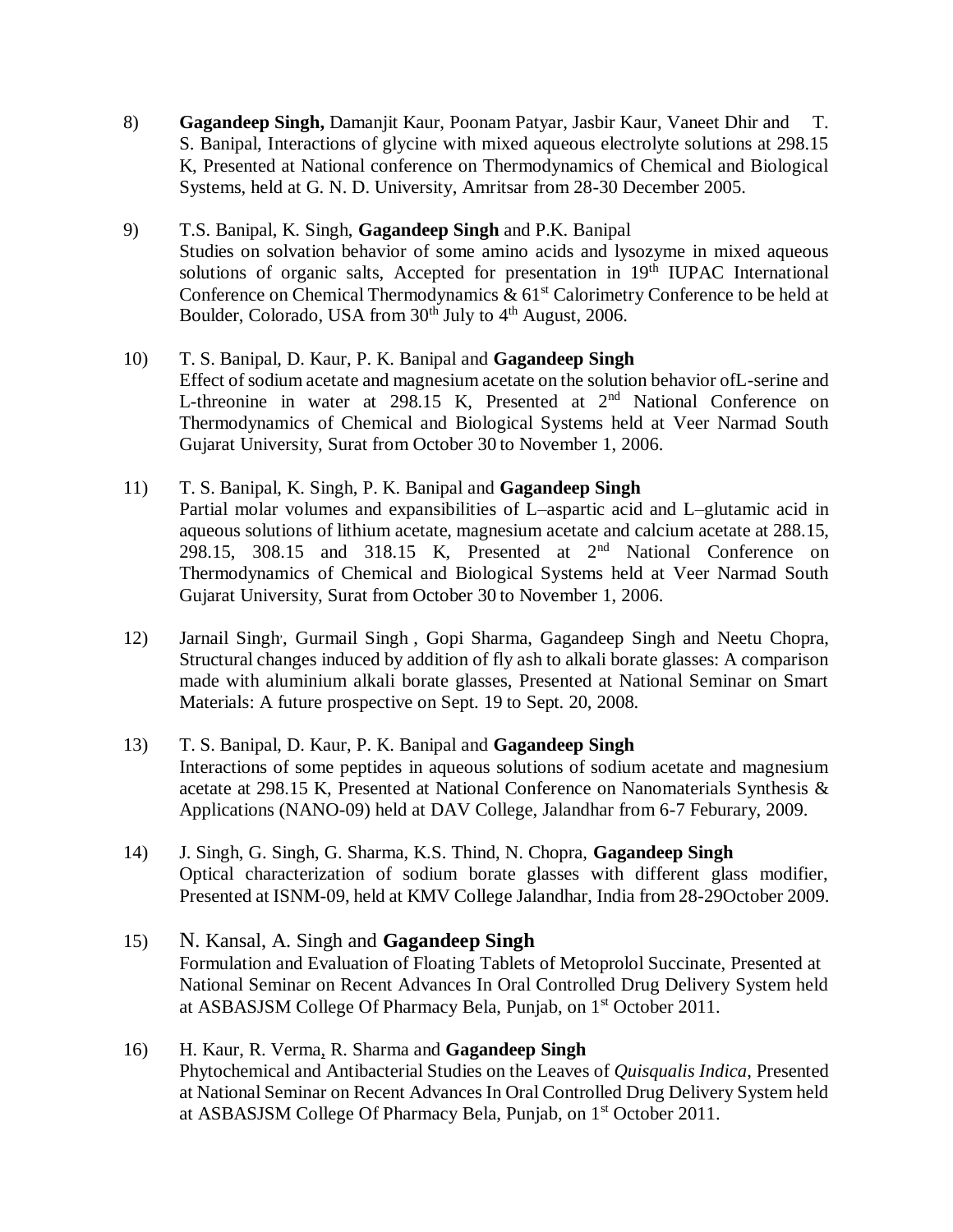- 17) **Gagandeep Singh,** A. Goel and J.M.F. Ferreira, Preparation and Characterization of Jadite Glasses, Presented at 6th National Conference on Thermodynamics of Chemical and Biological Systems (NCTCBS-2011) held at Rohtak, from 2nd-4th November, 2011.
- 18) M. Mohit, S. Thakral and **Gagandeep Singh,** Evaluation of Various Disiintegrating Methods Reported for Fast Dissolving Tablets, Presented at International Conference on Current & Future Scenarios in Drug Development & Delivery held at Sirsa, from 11- 12 August, 2012.
- 19) N. Thakur, S. Thakral and **Gagandeep Singh,** Preperation and Characterization of Carbamazepine Solid Dispersion, Presented at International Conference on Current & Future Scenarios in Drug Development & Delivery held at Sirsa, from 11-12 August, 2012.
- 20) **Gagandeep Singh,** Ashutosh Goel and J.M.F. Ferreira, Sintering Behavior of Jadeite Glass-Ceramics, presented at National Seminar held at Punjabi University Patiala on 13<sup>th</sup> Feb. 2014.
- 21) **Gagandeep Singh,** Ashutosh Goel and J.M.F. Ferreira, Structural Investigation of Jadeite Glass-Ceramics, presented at International Conference on 'Recent Trends and Challenges in Science and Technology (RTCST-2014)' held at pravaranagar, india from  $20^{th} - 22^{nd}$  August, 2014.
- 22) **Gagandeep Singh**, Poonam Patyar, Kuldeep Kaur, Gurpreet Kaur "Effect of potassium phosphate buffer on volumetric behavior of glycine in aqueous solutions at different temperatures" presented in  $8<sup>th</sup>$  National seminar on "New paradigm in chemical sciences: Synthetic and analytical perspectives-2016" February 04-05, 2016, held at Punjabi University, Patiala.
- 23) Poonam Patyar, **Gagandeep Singh**, Tarnveer Kaur, Omish Sethi, "Volumetric investigations on behavior of glycine in aqueous acidic/basic/neutral solutions of sodium succinate buffer and aqueous succinic acid solutions at 288.15-328.15 K" presented in 8th National seminar on "New paradigm in chemical sciences: Synthetic and analytical perspectives-2016" February 04-05, 2016, held at Punjabi University, Patiala.
- 24) Poonam Patyar, Tarnveer Kaur, **Gagandeep Singh**, Kuldeep Kaur, presented paper entitled "Volumetric properties of glycine in aqueous succinic acid solutions at different temperatures" in 7th National seminar on "Synergistic aspects of chemical and other sciences" 15-16 February 2015, held at Punjabi University, Patiala.
- 25) Poonam Patyar, Gurpreet Kaur, **Gagandeep Singh**, presented a paper entitled "Solutesolvent interactions of glycine and L-alanine in aqueous citric acid solutions at different temperatures,  $T = (288.15, 298.15, 308.15, 310.15, 318.15)$  K" in 7<sup>th</sup> National seminar on "Synergistic aspects of chemical and other sciences" 15-16 February 2015, held at Punjabi University, Patiala.